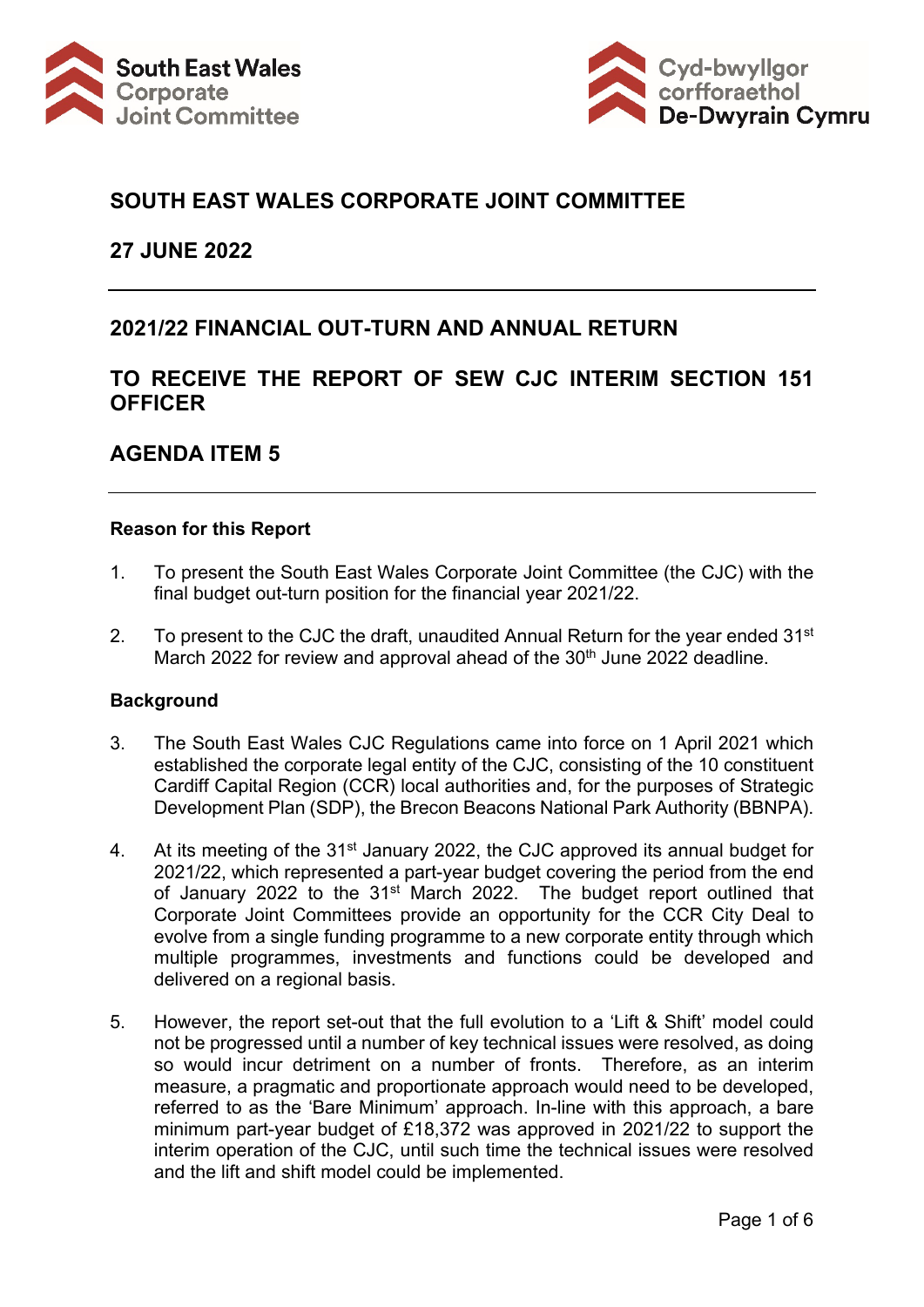6. Local Authorities and other relevant bodies (including Corporate Joint Committees) are required to prepare and publish their annual accounts in-line with the requirements of the Accounts & Audit (Wales) Regulations 2014 (as amended). Regulation 14 states that smaller relevant bodies (those with annual income and expenditure below £2.5 million) must prepare accounting statements in accordance with the Accounts & Audit (Wales) Regulations 2014 and proper practices which provides for accounts to be prepared in the form of an Annual Return replacing the obligation to produce a full Statement of Accounts.

#### **Issues**

7. Table 1 below sets out the CJC's final out-tun position against the approved 2021/22 part-year budget. It should be noted that the table represents the aggregated budgets in respect of both the CJC General Budget (2/3rds) and the CJC Strategic Development Planning Budget (1/3rd).

| <b>SEW CJC Final Out-turn Position - 2021/22</b>      | <b>Budget</b> | Out-turn                  | Variance                                                                      |  |
|-------------------------------------------------------|---------------|---------------------------|-------------------------------------------------------------------------------|--|
|                                                       | 2021/22       | 2021/22                   | 2021/22                                                                       |  |
|                                                       | £s            | £s                        | £s                                                                            |  |
|                                                       |               |                           |                                                                               |  |
| CCRCD SLA: CJC Officer & Cabinet Support              | 6,895         | 6,895                     |                                                                               |  |
| Cardiff Council SLA: Statutory Officers & HR Advisory | 2,538         | 2,538                     |                                                                               |  |
| RCT SLA: Transactional support & systems              | 889           | 889                       |                                                                               |  |
| CJC Insurances & Broker Fees                          | 3,050         | 2,456                     | $\overline{\phantom{0}}$<br>594                                               |  |
| Contingency (incl. Audit Wales)                       | 5,000         | 2,400                     | 2,600<br>$\overline{\phantom{0}}$                                             |  |
|                                                       |               |                           |                                                                               |  |
| <b>CJC Gross Expenditure</b>                          | 18,372        | 15,178                    | 3,194                                                                         |  |
|                                                       |               |                           |                                                                               |  |
| <b>Funded By:-</b>                                    |               |                           |                                                                               |  |
| <b>CCR 10 Constituent Local Authorities</b>           | 18,335        | 18,335<br>$\frac{1}{2}$   |                                                                               |  |
| <b>BBNPA Contribution</b>                             | 37            | 37                        |                                                                               |  |
|                                                       |               | 18,372<br>$\blacksquare$  |                                                                               |  |
|                                                       |               |                           |                                                                               |  |
|                                                       |               |                           |                                                                               |  |
| <b>CJC Surplus</b>                                    |               | 3,194                     | 3,194                                                                         |  |
|                                                       |               |                           |                                                                               |  |
|                                                       |               |                           |                                                                               |  |
|                                                       |               |                           |                                                                               |  |
|                                                       |               | CJC Gross Income - 18,372 | * Note: Where applicable, figures are inclusive of VAT at the prevailing rate |  |

Table 1

- 8. In terms of its wider management and support arrangements, the CJC secures these services through three key Service Level Agreements (SLAs) with CCRCD, Cardiff Council and Rhondda Cynon Taf County Borough Council (RCT). Table 1. confirms that actual spend for the part-year budget was in line with the approved SLA budgets.
- 9. In terms of the remaining expenditure heads, there was a slight underspend against the budget approved for CJC Insurances and Broker fees, whilst the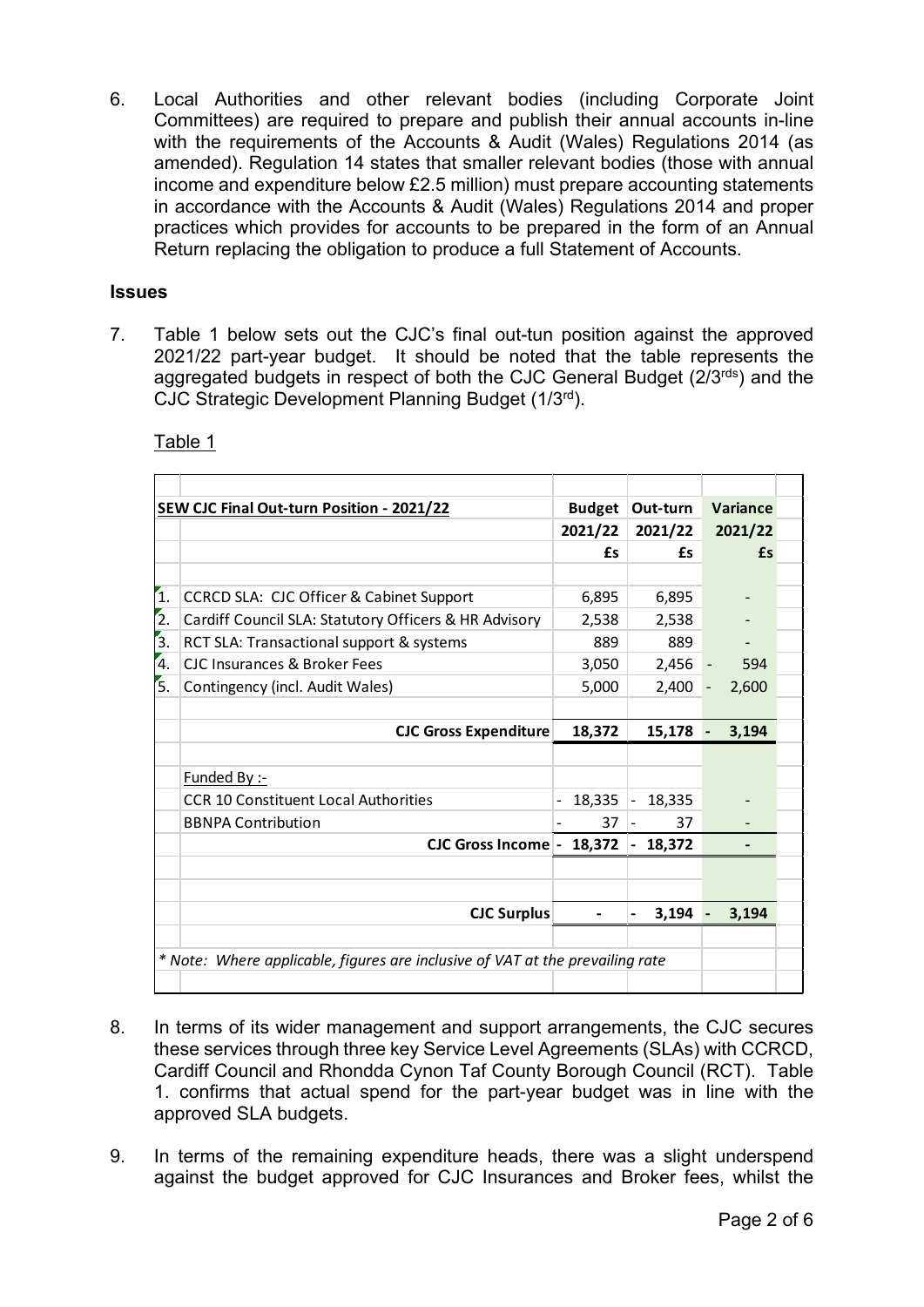Contingency budget was only partly utilised in 2021/22. This resulted in a combined underspend of £3,194 against the approved CJC (aggregated) budget.

- 10. Corporate joint committees currently do not benefit from having section 33 VAT status (and do not have an obligation or entitlement to register for VAT), therefore, where applicable, figures included within the accounts are gross of VAT. As a result, the value of irrecoverable VAT amounted to £2,120 in 2021/22 and where applicable, is included within the figures shown in Table 1.
- 11. Table 1 details that the full value of approved CJC Contributions are due in 2021/22, resulting in a net surplus position of £3,194.

#### Annual Return

- 12. The draft unaudited Annual Return for 2021/22 is attached at Appendix 1 and follows a standardised format, which includes the following sections:
	- (1) Section 1: Accounting Statements details the CJC's financial information in respect of 2021/22, as well as the details of the previous year's figures, which in this case are NIL, as this is the CJC's first year of operation;
	- (2) Section 2: Annual Governance Statement sets out eight questions aimed at ensuring there is a sound system of internal control for the CJC's operations, including the preparation of its accounting statements.
	- (3) Section 3: Additional Disclosure Notes which includes information to assist the reader to understand the Accounting Statements and/or the Annual Governance Statement. Three key notes have been added in this regard;
	- (4) Section 4: Committee Approval and Certification, requires certification by both the Responsible Financial Officer (RFO), which in this case is the CJC's Interim s151 Officer and by the CJC Chair, once the Annual Return is approved by the CJC;
	- (5) Section 5: Annual Internal Audit Report, has been completed by the Regional Internal Audit Service, acting independently and providing a risk bases assessment of procedures and internal controls through the consideration of a further eight questions.

#### **Next Steps**

- 13. Subject to the CJC's approval, the next steps are:
	- (1) for the CJC Chair (or CJC Vice-Chair if the CJC Chair is absent) to complete the 'Committee Approval and Certification' section;
	- (2) for the signed unaudited Annual Return to be submitted to the external auditor (Audit Wales) in accordance with the Accounts and Audit (Wales) Regulations 2014 for smaller relevant bodies, to commence its audit;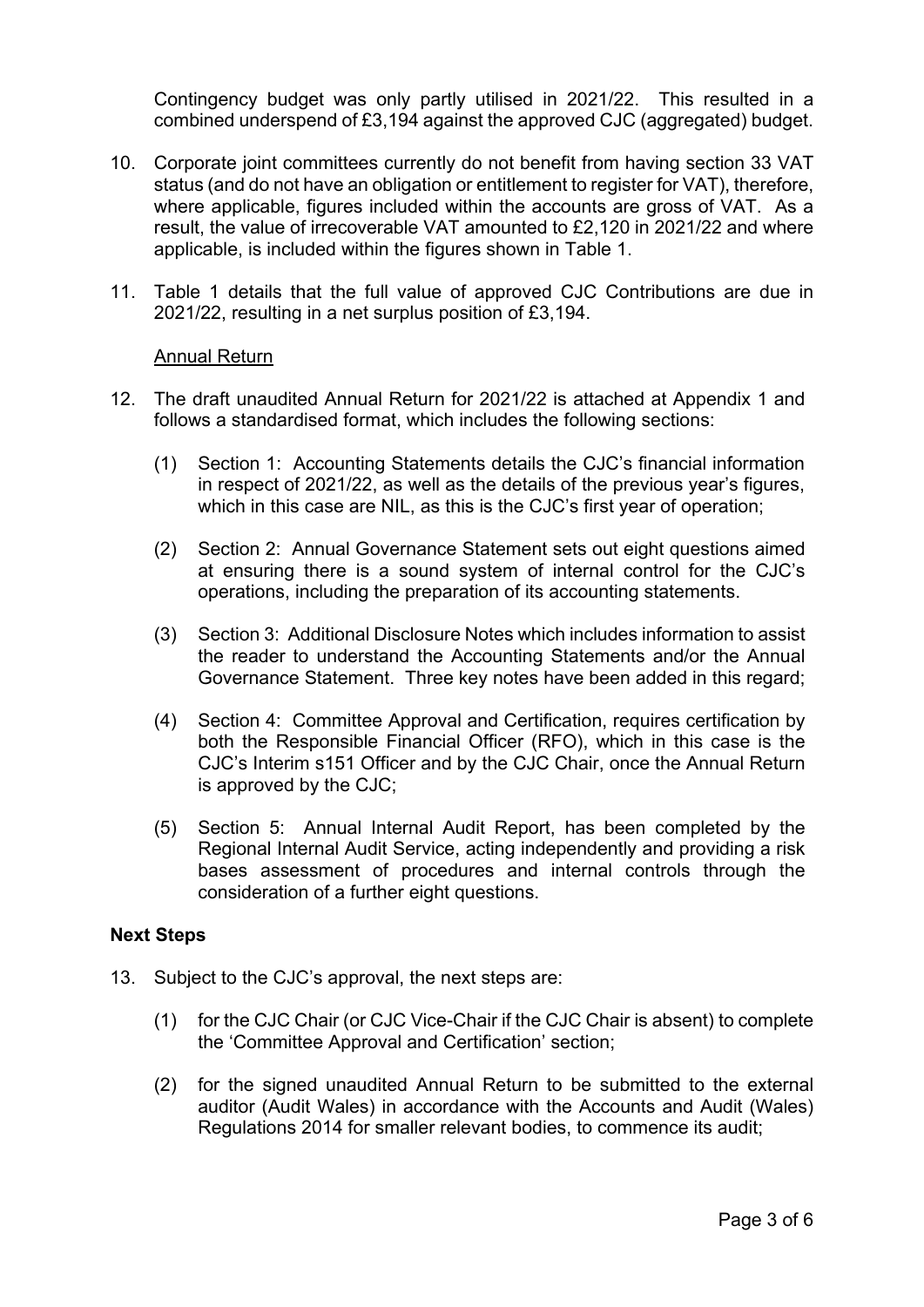- (3) to advertise and facilitate the opportunity for an online public inspection of the Annual Return for a period of four weeks in line with statutory requirements;
- (4) to support the work of Audit Wales during their external audit of the Annual Return;
- (5) for the findings of the external audit to be reported back to the CJC and for them to approve and sign the audited Annual Return at a future meeting and no later than 30<sup>th</sup> September 2022; and
- (6) to publish the audited Annual Return on the CJC's website following its approval no later than 30<sup>th</sup> September 2022.

#### **Reasons for Recommendations**

- 14. To report the final budgeted out-turn position for 2021/22 to the CJC.
- 15. To present to the CJC the draft, unaudited Annual Return for the year ended  $31^{st}$ March 2022 for review and approval ahead of the statutory deadline and for onward submission to Audit Wales to commence its audit.

#### **Financial Implications**

- 16. This report provides the CJC with details of the final budget out-turn position in respect of the part-year budgets that were approved for 2021/22. The details are set out in Table 1, which represents the aggregated position of the two separate CJC budgets (CJC General Budget and SDP Budget), that were approved in 2021/22, as required by the South East Wales CJC Regulations.
- 17. Table 1 details that the full value of approved CJC Contributions are due in 2021/22, resulting in a net surplus position of £3,194. This surplus will be transferred to a General Reserve and be available to support future budgetary requirements. The General Reserve has been split between the General Budget and the SDP Budget elements based on the  $2/3^{rd}$  (£2,129) and  $1/3^{rd}$  (£1,065) split agreed by the CJC as part of the budget setting process.
- 18. Should be it be determined at some point in the future that any CJC General Reserve balance is no longer required, then any sums held will be returned to contributing partners, based on their respective contributions.

#### **Legal Implications**

19. The Accounts and Audit (Wales) (Amendment) Regulations 2021 amended the Accounts and Audit (Wales) Regulations 2014 to provide that corporate joint committees, such as the SEW CJC, are subject to the provisions of those 2014 Regulations where relevant. Consequently, the CJC is required to prepare and publish their annual accounts in-line with the requirements of the Accounts & Audit (Wales) Regulations 2014.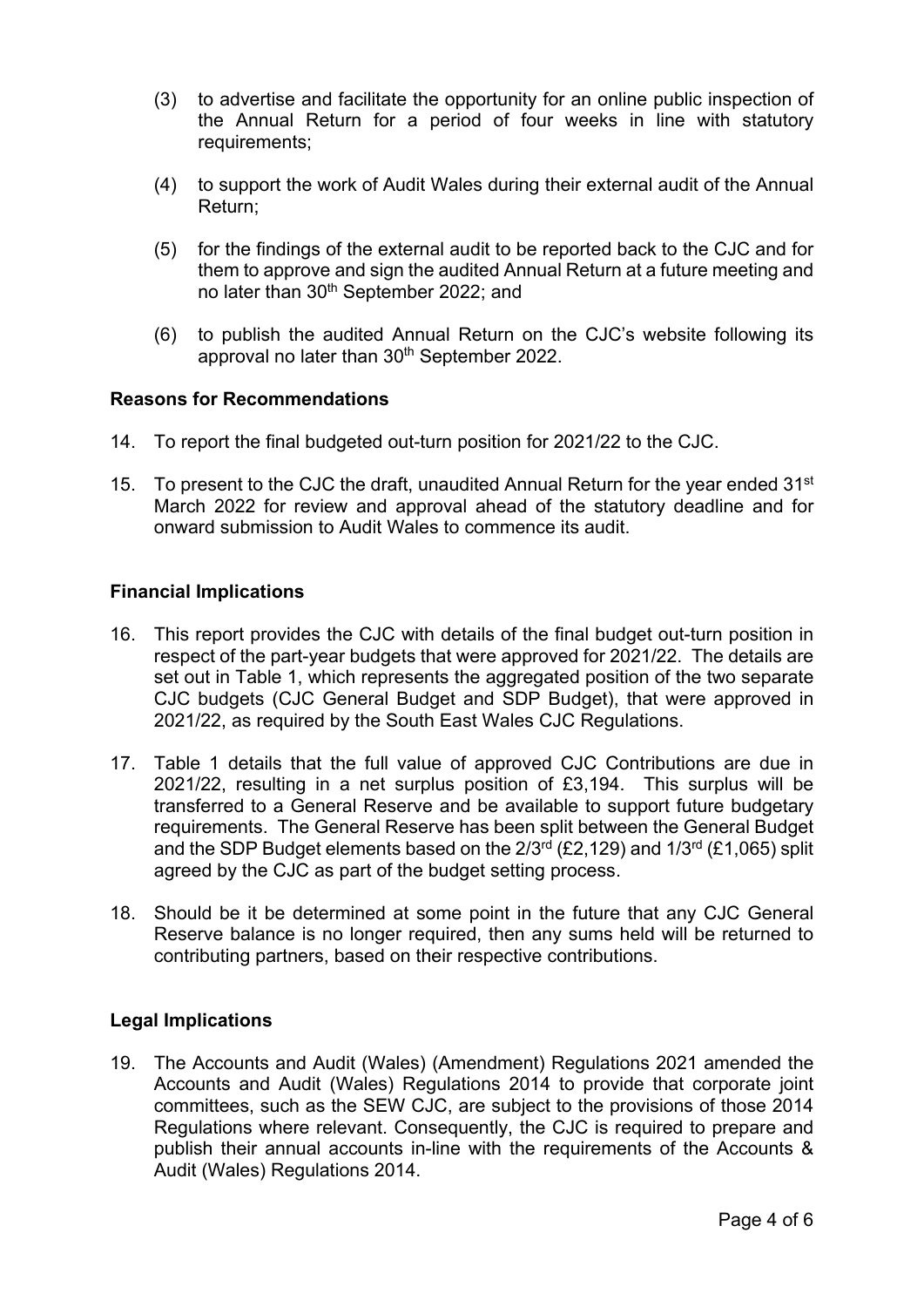20. The Annual Return must be considered and approved by the CJC before 30th June 2022.

#### **Well-being of Future Generations (Wales) Act 2015**

- 21. In developing the Plan and in considering its endorsement regard should be had, amongst other matters, to:
	- (a) the Welsh Language (Wales) Measure 2011 and the Welsh Language Standards;
	- (b) Public sector duties under the Equalities Act 2010 (including specific Welsh public sector duties). Pursuant to these legal duties Councils must in making decisions have due regard to the need to (1) eliminate unlawful discrimination, (2) advance equality of opportunity and (3) foster good relations on the basis of protected characteristics. Protected characteristics are a. Age; b. Gender reassignment; c. Sex; d. Race – including ethnic or national origin, colour or nationality; e. Disability; f. Pregnancy and maternity; g. Marriage and civil partnership; h. Sexual orientation; I. Religion or belief – including lack of belief.
	- (c) the Well Being of Future Generations (Wales) Act 2015. The Well-Being of Future Generations (Wales) Act 2015 ('the Act') is about improving the social, economic, environmental and cultural well-being of Wales. The Act places a 'well-being duty' on public bodies aimed at achieving 7 national well-being goals for Wales - a Wales that is prosperous, resilient, healthier, more equal, has cohesive communities, a vibrant culture and thriving Welsh language and is globally responsible. In discharging their respective duties under the Act, each public body listed in the Act (which includes the Councils comprising the CCRCD) must set and published wellbeing objectives. These objectives will show how each public body will work to achieve the vision for Wales set out in the national wellbeing goals. When exercising its functions, the CJC Cabinet should consider how the proposed decision will contribute towards meeting the wellbeing objectives set by each Council and in so doing achieve the national wellbeing goals. The wellbeing duty also requires the Councils to act in accordance with a 'sustainable development principle'. This principle requires the Councils to act in a way which seeks to ensure that the needs of the present are met without compromising the ability of future generations to meet their own needs. Put simply, this means that SEW CJC must take account of the impact of their decisions on people living their lives in Wales in the future. In doing so, CJC Cabinet must:
		- look to the long term.
		- focus on prevention by understanding the root causes of problems.
		- deliver an integrated approach to achieving the 7 national well-being goals.
		- work in collaboration with others to find shared sustainable solutions.
		- involve people from all sections of the community in the decisions which affect them.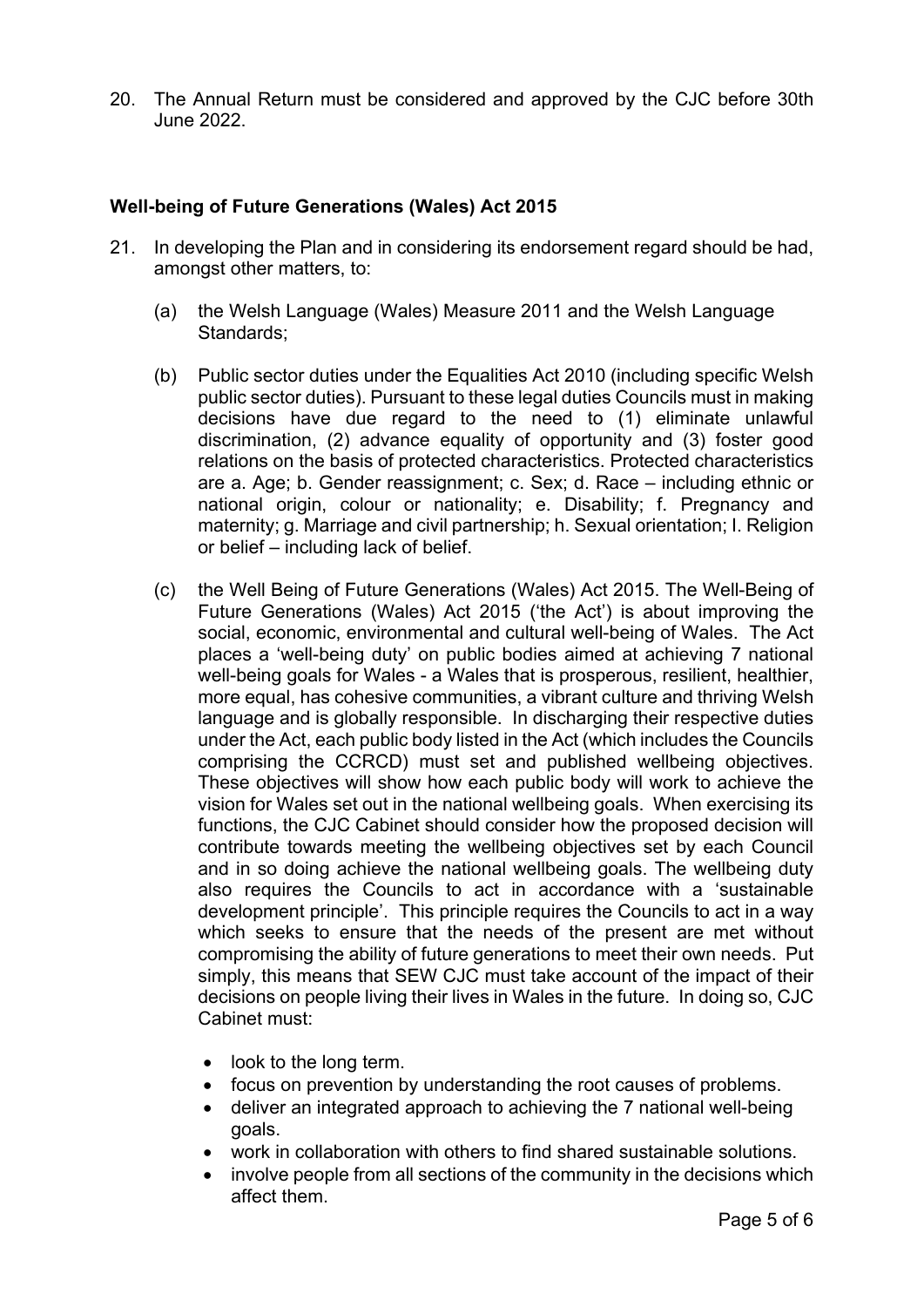22. CJC Cabinet must be satisfied that the proposed decision accords with the principles above. To assist CJC Cabinet to consider the duties under the Act in respect of the decision sought, an assessment has been undertaken, which is attached at Appendix 2.

### **Equality Act 2010**

- 23. In considering this matter, regard should be had, amongst other matters, to the Councils' duties under the Equality Act 2010. Pursuant to these legal duties the CJC Cabinet must in making decisions have due regard to the need to (1) eliminate unlawful discrimination (2) advance equality of opportunity and (3) foster good relations on the basis of protected characteristics. Protected characteristics are:
	- age;
	- gender reassignment;
	- sex;
	- race including ethnic or national origin, colour or nationality;
	- disability;
	- pregnancy and maternity;
	- marriage and civil partnership;
	- sexual orientation;
	- religion or belief including lack of belief.

#### **RECOMMENDATIONS**

- 24. It is recommended that the South Fast Wales CJC:
	- (1) notes the Final Budget Out-turn position for the financial year ended  $31<sup>st</sup>$ March 2022 as set-out in this report;
	- (2) approves the Annual Return attached at Appendix 1 and authorises the CJC Chair (or CJC Vice-Chair if the CJC Chair is absent) to sign the Annual Return on its behalf and for its onward submission to Audit Wales, to commence the 2021/22 audit as set out in this report;
	- (3) notes that the findings of the external audit shall be reported back to the CJC for approval and signature of the audited Annual Return at a future meeting and no later than 30th September 2022.

#### **Christopher Lee Interim s151 Officer, SEW CJC 27 June 2022**

#### **Appendices**

| Appendix 1 | Draft Unaudited Annual Return for 2021/22   |
|------------|---------------------------------------------|
| Appendix 2 | Well-being of Future Generations Assessment |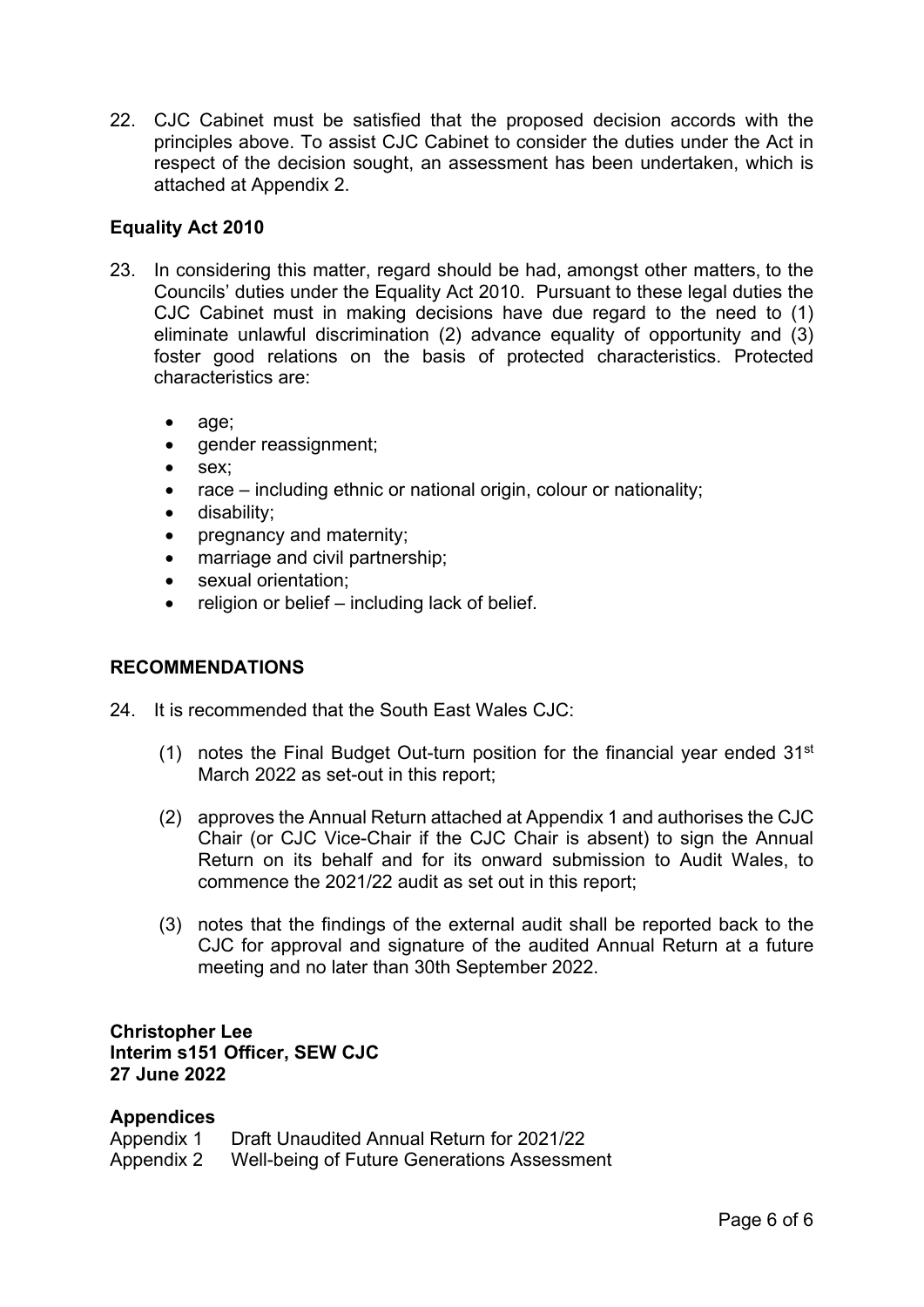# Accounting statements 2021-22 for:

# Name of body: SOUTH EAST WALES CORPORATE JOINT COMMITTEE

|                                                           | <b>Year ending</b>      |                         | <b>Notes and guidance for compilers</b>                                                                                                                                                                            |  |  |  |  |  |
|-----------------------------------------------------------|-------------------------|-------------------------|--------------------------------------------------------------------------------------------------------------------------------------------------------------------------------------------------------------------|--|--|--|--|--|
|                                                           | 31 March<br>2021<br>(E) | 31 March<br>2022<br>(E) | Please round all figures to nearest £.<br>Do not leave any boxes blank and report £0 or nil balances.<br>All figures must agree to the underlying financial records<br>for the relevant year.                      |  |  |  |  |  |
| Statement of income and expenditure/receipts and payments |                         |                         |                                                                                                                                                                                                                    |  |  |  |  |  |
| <b>Balances</b><br>1.<br>brought forward                  | $\overline{0}$          | $\overline{0}$          | Total balances and reserves at the beginning of the year as<br>recorded in the financial records. Must agree to line 7 of the<br>previous year.                                                                    |  |  |  |  |  |
| $(+)$ Income<br>2.<br>from local<br>taxation/levy         | $\overline{0}$          | 18,372                  | Total amount of income received/receivable in the year from<br>local taxation (precept) or levy/contribution from principal<br>bodies.                                                                             |  |  |  |  |  |
| 3. $(+)$ Total other<br>receipts                          | $\overline{0}$          | $\overline{0}$          | Total income or receipts recorded in the cashbook minus<br>amounts included in line 2. Includes support, discretionary and<br>revenue grants.                                                                      |  |  |  |  |  |
| (-) Staff costs<br>4.                                     | $\overline{0}$          | $\overline{0}$          | Total expenditure or payments made to and on behalf of all<br>employees. Include salaries and wages, PAYE and NI<br>(employees and employers), pension contributions and related<br>expenses eg termination costs. |  |  |  |  |  |
| (-) Loan<br>5.<br>interest/capital<br>repayments          | $\overline{0}$          | $\overline{0}$          | Total expenditure or payments of capital and interest made<br>during the year on external borrowing (if any).                                                                                                      |  |  |  |  |  |
| (-) Total other<br>6.<br>payments                         | $\overline{0}$          | 15,178                  | Total expenditure or payments as recorded in the cashbook<br>minus staff costs (line 4) and loan interest/capital repayments<br>(line 5).                                                                          |  |  |  |  |  |
| (=) Balances<br>7.<br>carried forward                     | $\overline{0}$          | 3,194                   | Total balances and reserves at the end of the year. Must equal<br>$(1+2+3) - (4+5+6)$ .                                                                                                                            |  |  |  |  |  |
| <b>Statement of balances</b>                              |                         |                         |                                                                                                                                                                                                                    |  |  |  |  |  |
| (+) Debtors<br>8.                                         | $\overline{0}$          | 18,372                  | Income and expenditure accounts only: Enter the value of<br>debts owed to the body.                                                                                                                                |  |  |  |  |  |
| 9. $(+)$ Total<br>cash and<br>investments                 | $\mathbf 0$             |                         | All accounts: The sum of all current and deposit bank<br>accounts, cash holdings and investments held at 31 March.<br>This must agree with the reconciled cashbook balance as per<br>the bank reconciliation.      |  |  |  |  |  |
| 10. (-) Creditors                                         | $\mathbf 0$             | 15,178                  | Income and expenditure accounts only: Enter the value of<br>monies owed by the body (except borrowing) at the year-end.                                                                                            |  |  |  |  |  |
| 11. $(=)$ Balances<br>carried forward                     | $\mathbf 0$             | 3,194                   | Total balances should equal line 7 above: Enter the total of<br>$(8+9-10)$ .                                                                                                                                       |  |  |  |  |  |
| 12. Total fixed<br>assets and<br>long-term assets         | $\mathbf 0$             | $\overline{0}$          | The asset and investment register value of all fixed assets and<br>any other long-term assets held as at 31 March.                                                                                                 |  |  |  |  |  |
| 13. Total borrowing                                       | $\mathbf 0$             | $\overline{0}$          | The outstanding capital balance as at 31 March of all loans<br>from third parties (including PWLB).                                                                                                                |  |  |  |  |  |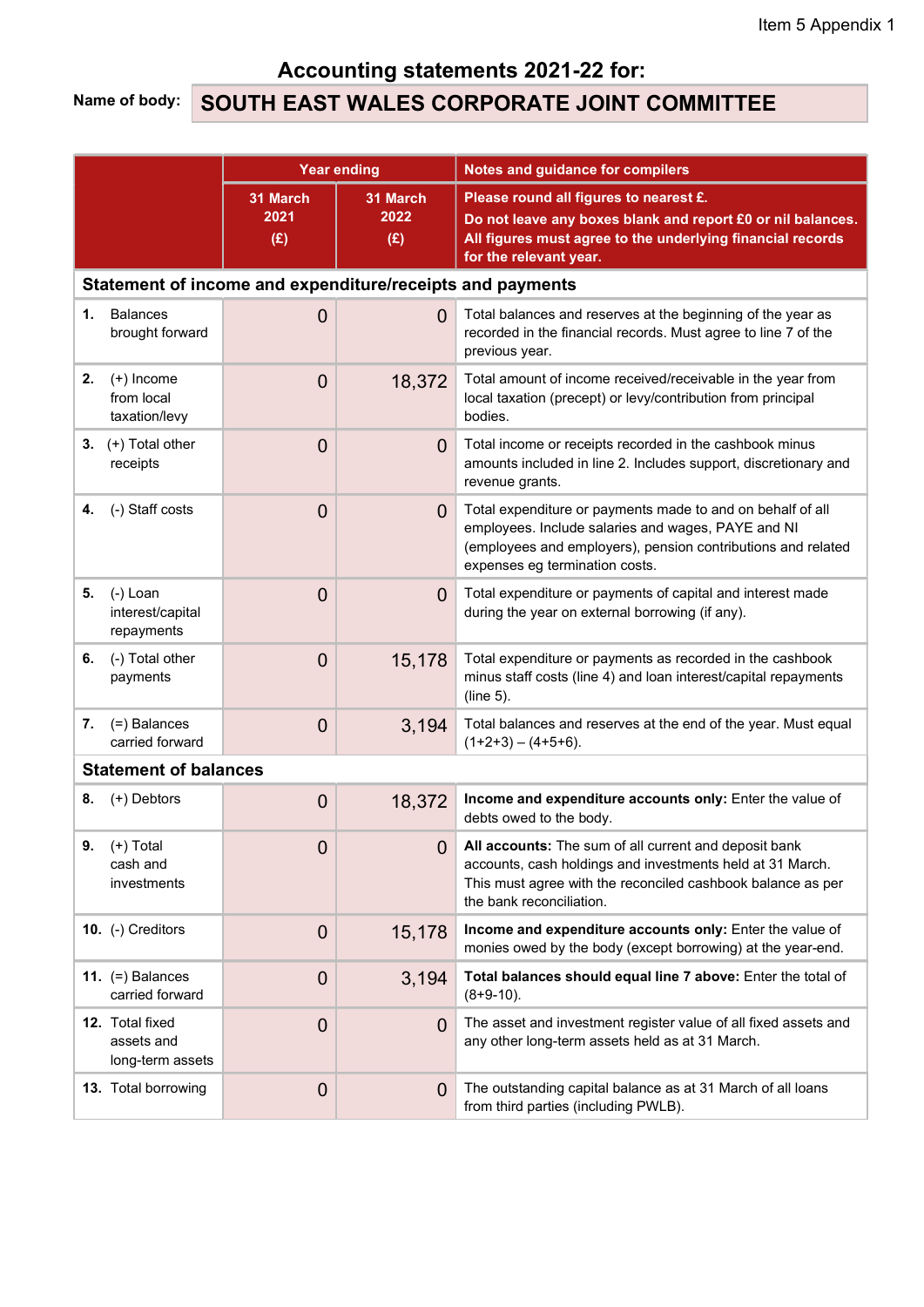# Annual Governance Statement

We acknowledge as the members of the Committee, our responsibility for ensuring that there is a sound system of internal control, including the preparation of the accounting statements. We confirm, to the best of our knowledge and belief, with respect to the accounting statements for the year ended 31 March 2022, that:

|    |                                                                                                                                                                                                                                                                                                                  | Agreed?    |                          | 'YES' means that the                                                                                                                                                      | <b>PG</b> Ref |
|----|------------------------------------------------------------------------------------------------------------------------------------------------------------------------------------------------------------------------------------------------------------------------------------------------------------------|------------|--------------------------|---------------------------------------------------------------------------------------------------------------------------------------------------------------------------|---------------|
|    |                                                                                                                                                                                                                                                                                                                  | <b>Yes</b> | $\overline{\text{No}}^*$ | <b>Council/Board/Committee:</b>                                                                                                                                           |               |
|    | 1. We have put in place arrangements for:<br>effective financial management during the year;<br>and<br>the preparation and approval of the accounting<br>statements.                                                                                                                                             | ☑          | c                        | Properly sets its budget and<br>manages its money and prepares<br>and approves its accounting<br>statements as prescribed by law.                                         | 6, 12         |
|    | 2. We have maintained an adequate system of internal<br>control, including measures designed to prevent and<br>detect fraud and corruption, and reviewed its<br>effectiveness.                                                                                                                                   | ☑          | $\circ$                  | Made proper arrangements and<br>accepted responsibility for<br>safeguarding the public money and<br>resources in its charge.                                              | 6, 7          |
|    | 3. We have taken all reasonable steps to assure<br>ourselves that there are no matters of actual or<br>potential non-compliance with laws, regulations and<br>codes of practice that could have a significant<br>financial effect on the ability of the Committee to<br>conduct its business or on its finances. | ☑          | c                        | Has only done things that it has the<br>legal power to do and has<br>conformed to codes of practice and<br>standards in the way it has done so.                           | 6             |
|    | 4. We have provided proper opportunity for the exercise<br>of electors' rights in accordance with the<br>requirements of the Accounts and Audit (Wales)<br>Regulations 2014.                                                                                                                                     | ☑          | $\circ$                  | Has given all persons interested the<br>opportunity to inspect the body's<br>accounts as set out in the notice of<br>audit.                                               | 6, 23         |
| 5. | We have carried out an assessment of the risks<br>facing the Committee and taken appropriate steps to<br>manage those risks, including the introduction of<br>internal controls and/or external insurance cover<br>where required.                                                                               | ☑          | o                        | Considered the financial and other<br>risks it faces in the operation of the<br>body and has dealt with them<br>properly.                                                 | 6, 9          |
|    | 6. We have maintained an adequate and effective<br>system of internal audit of the accounting records and<br>control systems throughout the year and have<br>received a report from the internal auditor.                                                                                                        | ☑          | $\subset$                | Arranged for a competent person,<br>independent of the financial controls<br>and procedures, to give an objective<br>view on whether these meet the<br>needs of the body. | 6, 8          |
|    | 7. We have considered whether any litigation, liabilities<br>or commitments, events or transactions, occurring<br>either during or after the year-end, have a financial<br>impact on the Committee and, where appropriate,<br>have included them on the accounting statements.                                   | ☑          | o                        | Disclosed everything it should have<br>about its business during the year<br>including events taking place after<br>the year-end if relevant.                             | 6             |
| 8. | We have taken appropriate action on all matters<br>raised in previous reports from internal and external<br>audit.                                                                                                                                                                                               | ☑          | o                        | Considered and taken appropriate<br>action to address<br>issues/weaknesses brought to its<br>attention by both the internal and<br>external auditors.                     | 6, 8, 23      |

\* Please provide explanations to the external auditor on a separate sheet for each 'no' response given; and describe what action is being taken to address the weaknesses identified.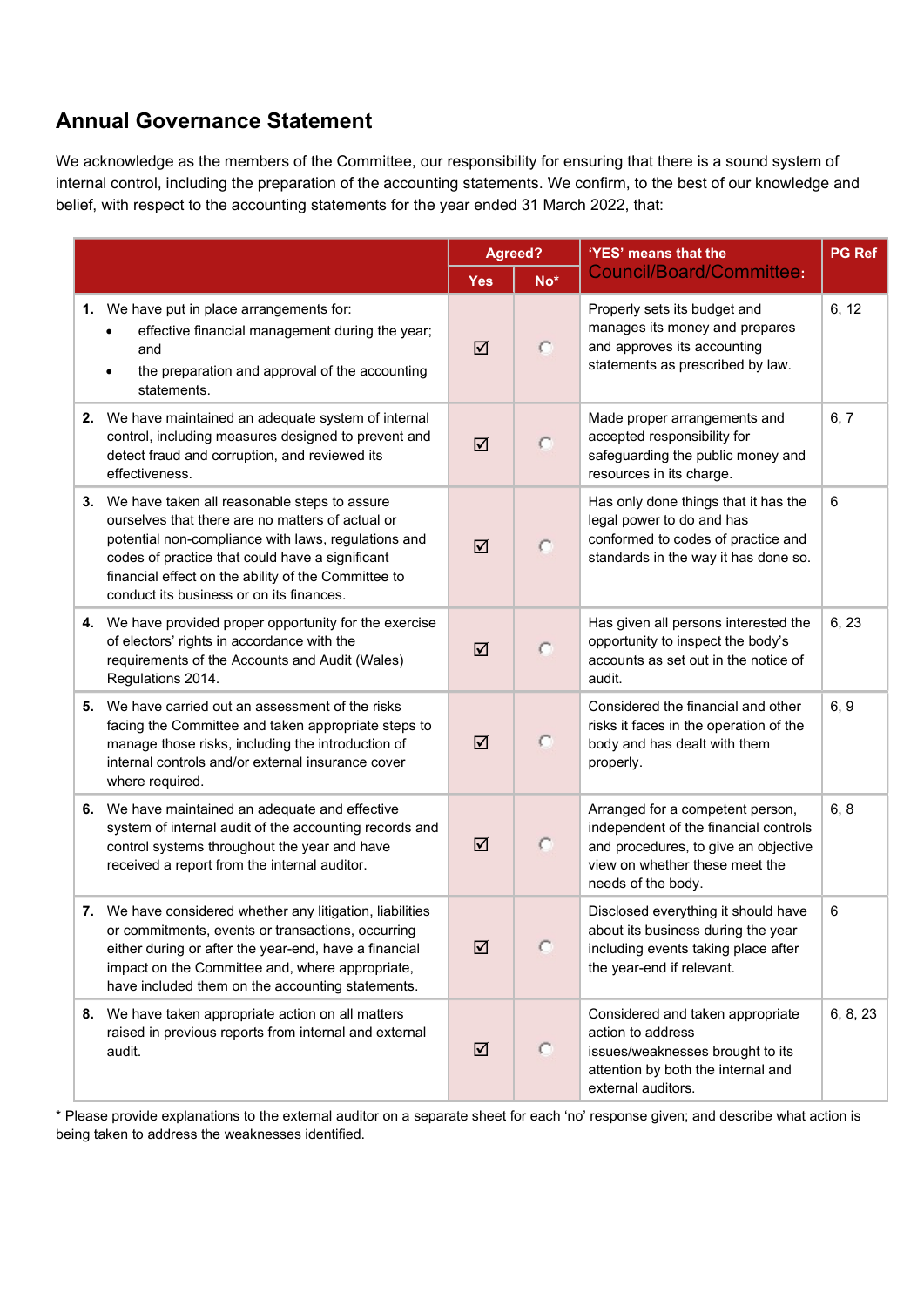### Additional disclosure notes\*

The following information is provided to assist the reader to understand the accounting statements and/or the Annual Governance Statement

- 1. The South East Wales Corporate Joint Committee (CJC) started to incur transactions from the 31<sup>st</sup> January 2022, the date of its inaugural meeting. At this meeting the necessary authority was secured to effect the CJC's Insurances, following the appointment of the CJC Chair and Vice Chair. Therefore, the CJC has no prior year transactions or balances brought forward.
- 2. The CJC does not directly employee any staff. Instead support during these early phases of the CJC's introduction is commissioned from three separate organisations (1) Cardiff Capital Region (CCR), (2) Cardiff Council (CC) and (3) Rhondda Cynon Taf (RCT) Council. The proposed support arrangements were the subject of a report to the CJC Cabinet at its 31<sup>st</sup> January 2022 meeting (Agenda Item 8) and which was subsequently approved at that meeting. Therefore, the AGS section of the return collectively relies on all three organisations working together to ensure that there is a sound system of internal control, including the preparation of the accounting statements. The respective Roles & Responsibilities of the three organisations is clearly set-out in the 'Interim CJC Management & Support Arrangements' report (Agenda Item 8) and in particular, Appendices 1 and 2 of that report.
- 3. CJCs currently do not have section 33 VAT status and do not have an obligation or entitlement to register for VAT. Therefore, expenditure incurred by CJCs which attracts VAT has been included within the accounts, Gross of VAT.

\* Include here any additional disclosures the Council considers necessary to aid the reader's understanding of the accounting statements and/or the annual governance statement.

# Committee approval and certification

The Committee is responsible for the preparation of the accounting statements and the annual governance statement in accordance with the requirements of the Public Audit (Wales) Act 2004 (the Act) and the Accounts and Audit (Wales) Regulations 2014.

| <b>Certification by the RFO</b><br>certify that the accounting statements contained in this Annual<br>Return present fairly the financial position of the Committee, and<br>its income and expenditure, or properly present receipts and<br>payments, as the case may be, for the year ended | Approval by the Council/Board/Committee<br>confirm that these accounting statements and Annual<br>Governance Statement were approved by the Committee<br>under minute reference: |  |
|----------------------------------------------------------------------------------------------------------------------------------------------------------------------------------------------------------------------------------------------------------------------------------------------|----------------------------------------------------------------------------------------------------------------------------------------------------------------------------------|--|
| 31 March 2022.                                                                                                                                                                                                                                                                               | <b>Minute ref:</b>                                                                                                                                                               |  |
| CNe<br><b>RFO signature:</b>                                                                                                                                                                                                                                                                 | Chair of meeting signature:                                                                                                                                                      |  |
| Christopher Lee<br>Name:                                                                                                                                                                                                                                                                     | Name:                                                                                                                                                                            |  |
| Date:<br>15/6/2022                                                                                                                                                                                                                                                                           | Date:                                                                                                                                                                            |  |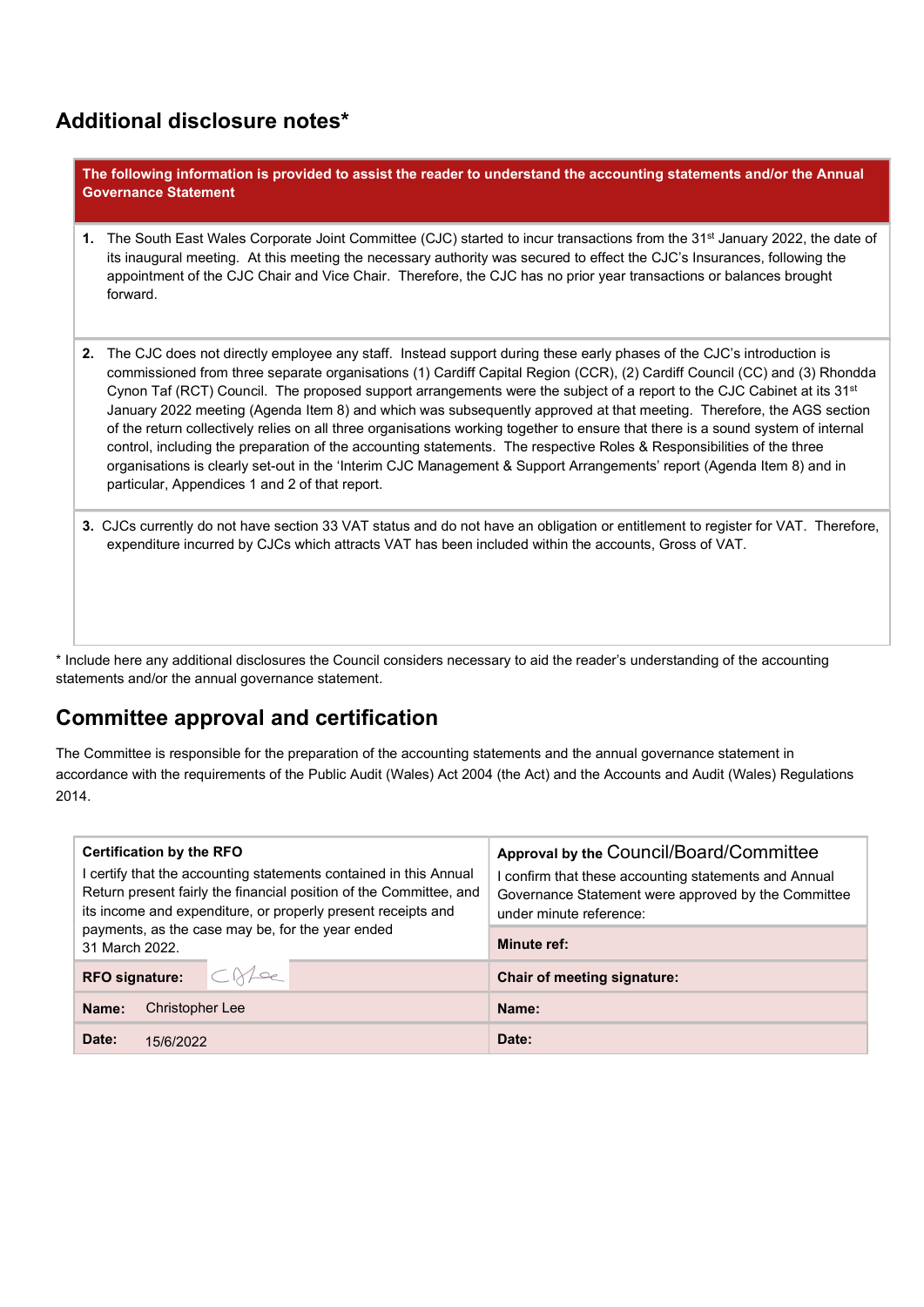# Annual internal audit report to:

# Name of body: SOUTH EAST WALES CORPORATE JOINT COMMITTEE

The Committee's internal audit, acting independently and on the basis of an assessment of risk, has included carrying out a selective assessment of compliance with relevant procedures and controls expected to be in operation during the financial year ending 31 March 2022.

The internal audit has been carried out in accordance with the Committee's needs and planned coverage. On the basis of the findings in the areas examined, the internal audit conclusions are summarised in this table. Set out below are the objectives of internal control and the internal audit conclusions on whether, in all significant respects, the following control objectives were being achieved throughout the financial year to a standard adequate to meet the needs of the Committee.

|        |                                                                                                                                                                                                     |            |       | Agreed? |                         | Outline of work undertaken as part                                                                                                                                                                                                                                                                                                                                                                                                                                                                                                                                                   |
|--------|-----------------------------------------------------------------------------------------------------------------------------------------------------------------------------------------------------|------------|-------|---------|-------------------------|--------------------------------------------------------------------------------------------------------------------------------------------------------------------------------------------------------------------------------------------------------------------------------------------------------------------------------------------------------------------------------------------------------------------------------------------------------------------------------------------------------------------------------------------------------------------------------------|
|        |                                                                                                                                                                                                     | <b>Yes</b> | $No*$ | N/A     | <b>Not</b><br>covered** | of the internal audit (NB not required<br>if detailed internal audit report<br>presented to body)                                                                                                                                                                                                                                                                                                                                                                                                                                                                                    |
|        | 1. Appropriate books of account have been<br>properly kept throughout the year.                                                                                                                     | ☑          | C     | С       |                         | These are maintained as a central<br>function by Cardiff and Rhondda Cynon<br>Taf's Accountancy staff/departments.                                                                                                                                                                                                                                                                                                                                                                                                                                                                   |
|        | 2. Financial regulations have been met,<br>payments were supported by invoices,<br>expenditure was approved and VAT was<br>appropriately accounted for.                                             | ☑          | C     | C       |                         | Invoices/receipts for expenditure agreed<br>and were supported by an adequate<br>audit trail from underlying records, and<br>where<br>appropriate,<br>debtors<br>were<br>properly recorded.<br>It is noted that whilst no invoice for the<br>balance of the RCT SLA of £100 + VAT<br>was available at the time of review<br>(which relates to RCT Exchequer<br>Services SLA) an appropriate audit trail<br>and clarification for this was provided, in<br>that due to work pressures, no SLA had<br>been provided by RCT.<br>This clarification was determined to be<br>appropriate. |
| these. | 3. The body assessed the significant risks to<br>achieving its objectives and reviewed the<br>adequacy of arrangements to manage                                                                    | ☑          | с     | C       |                         | These are undertaken with regular<br>meetings, information<br>and<br>reports<br>presented to Joint Committee. CJC<br>Risks have been clearly captured in the<br>various updates/reports presented to<br>members since the summer of 2021.                                                                                                                                                                                                                                                                                                                                            |
|        | 4. The annual precept/levy/resource demand<br>requirement resulted from an adequate<br>budgetary process, progress against the<br>budget was regularly monitored, and<br>reserves were appropriate. | ☑          |       | C       |                         | These are undertaken as a central<br>function by Cardiff and Rhondda Cynon<br>Taf's Accountancy staff/departments<br>with regular reports presented to Joint<br>Committee.                                                                                                                                                                                                                                                                                                                                                                                                           |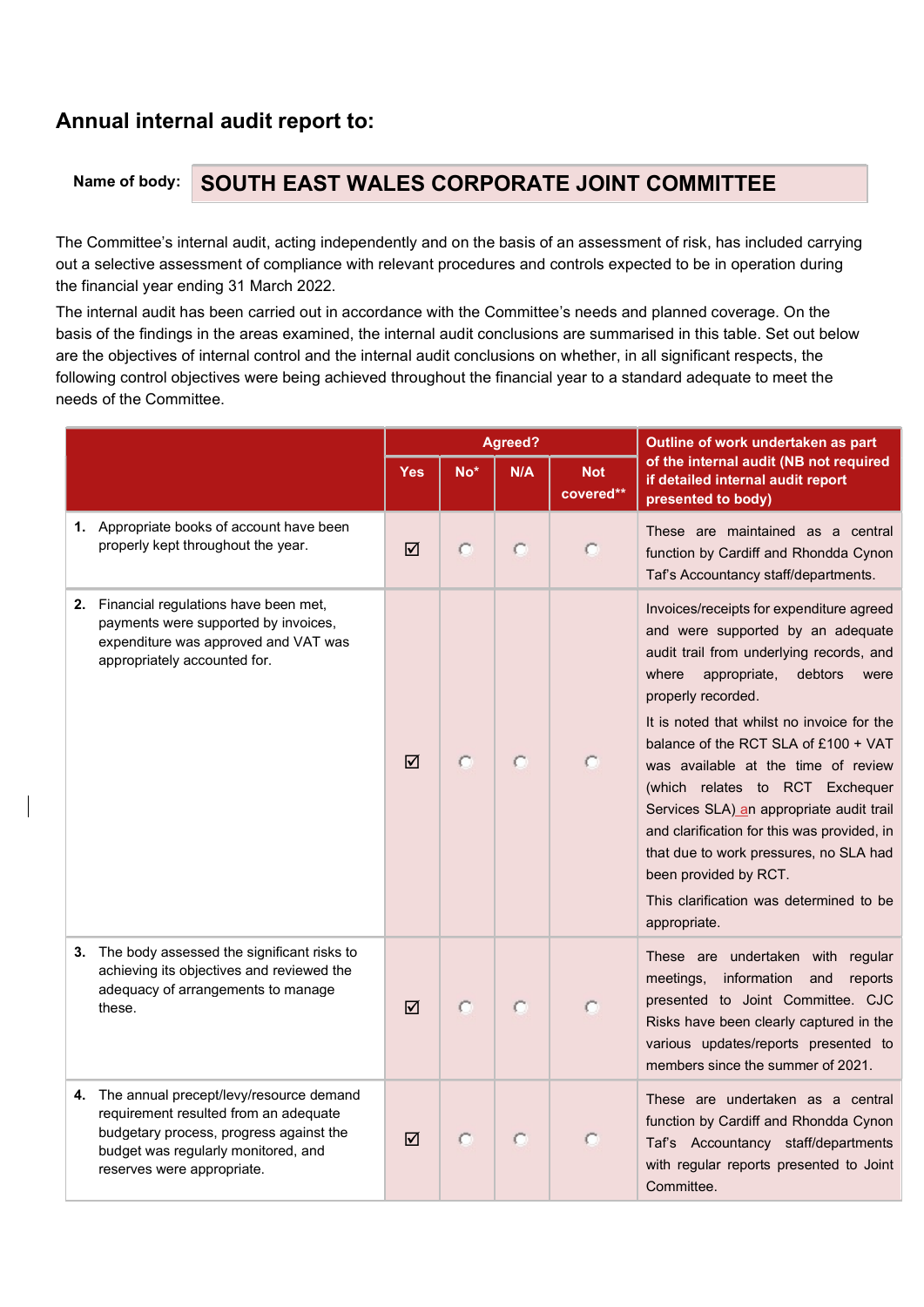|                                                                                                                                                                                                                                                                                                                                         | <b>Agreed?</b> |     |     |                         | Outline of work undertaken as part                                                                                                                                                                                                                                                                                                                                                                                                                                                                                                                                                                      |  |
|-----------------------------------------------------------------------------------------------------------------------------------------------------------------------------------------------------------------------------------------------------------------------------------------------------------------------------------------|----------------|-----|-----|-------------------------|---------------------------------------------------------------------------------------------------------------------------------------------------------------------------------------------------------------------------------------------------------------------------------------------------------------------------------------------------------------------------------------------------------------------------------------------------------------------------------------------------------------------------------------------------------------------------------------------------------|--|
|                                                                                                                                                                                                                                                                                                                                         | <b>Yes</b>     | No* | N/A | <b>Not</b><br>covered** | of the internal audit (NB not required<br>if detailed internal audit report<br>presented to body)                                                                                                                                                                                                                                                                                                                                                                                                                                                                                                       |  |
| 5. Expected income was fully received, based<br>on correct prices, properly recorded and<br>promptly banked, and VAT was<br>appropriately accounted for.                                                                                                                                                                                | ☑              |     |     |                         | Income agreed and was supported by<br>an adequate audit trail from underlying<br>records.<br>and<br>where<br>appropriate,<br>creditors were properly recorded.<br>It is noted that whilst no invoice had<br>been raised in relation to BBNPA in<br>respect of £37.00 Partner Contribution<br>due in 21/22. It had been determined as<br>a value for money consideration and the<br>sum remains fully due to the CJC and<br>will be included within the invoice for<br>22/23. This amount is also identified<br>within the CJC Budget Report.<br>This clarification was determined to be<br>appropriate. |  |
| 6. Petty cash payments were properly<br>supported by receipts, expenditure was<br>approved and VAT appropriately accounted<br>for.                                                                                                                                                                                                      |                |     | ☑   |                         | SEW CJC does not operate a petty cash<br>account at time of review.                                                                                                                                                                                                                                                                                                                                                                                                                                                                                                                                     |  |
| 7. Salaries to employees and allowances to<br>members were paid in accordance with<br>minuted approvals, and PAYE and NI<br>requirements were properly applied.                                                                                                                                                                         |                |     | ☑   |                         | SEW CJC does not employ anyone at<br>time of review.                                                                                                                                                                                                                                                                                                                                                                                                                                                                                                                                                    |  |
| 8. Asset and investment registers were<br>complete, accurate, and properly<br>maintained.                                                                                                                                                                                                                                               |                |     | ☑   |                         | SEW CJC does not hold any assets or<br>investments at time of review.                                                                                                                                                                                                                                                                                                                                                                                                                                                                                                                                   |  |
| 9. Periodic and year-end bank account<br>reconciliations were properly carried out.                                                                                                                                                                                                                                                     | ☑              |     |     |                         | This is undertaken as a central function<br>by Rhondda Cynon Taf's Accountancy<br>department. Evidence was presented<br>and checked confirming reconciliations<br>were carried out appropriately.<br>The CJC has its own bank account. This<br><b>RCT</b><br>procured<br>been<br>via<br>has<br>arrangements with Barclays.                                                                                                                                                                                                                                                                              |  |
| 10. Accounting statements prepared during the<br>year were prepared on the correct<br>accounting basis (receipts and<br>payments/income and expenditure), agreed<br>with the cashbook, were supported by an<br>adequate audit trail from underlying records,<br>and where appropriate, debtors and<br>creditors were properly recorded. | ☑              |     |     |                         | These are undertaken as a central<br>function by Cardiff and Rhondda Cynon<br>Taf's Accountancy staff/departments.<br>Receipts and payments/income and<br>agreed<br>expenditure,<br>and<br>were<br>supported by an adequate audit trail<br>from underlying records, and where<br>appropriate, debtors and creditors were<br>properly recorded.                                                                                                                                                                                                                                                          |  |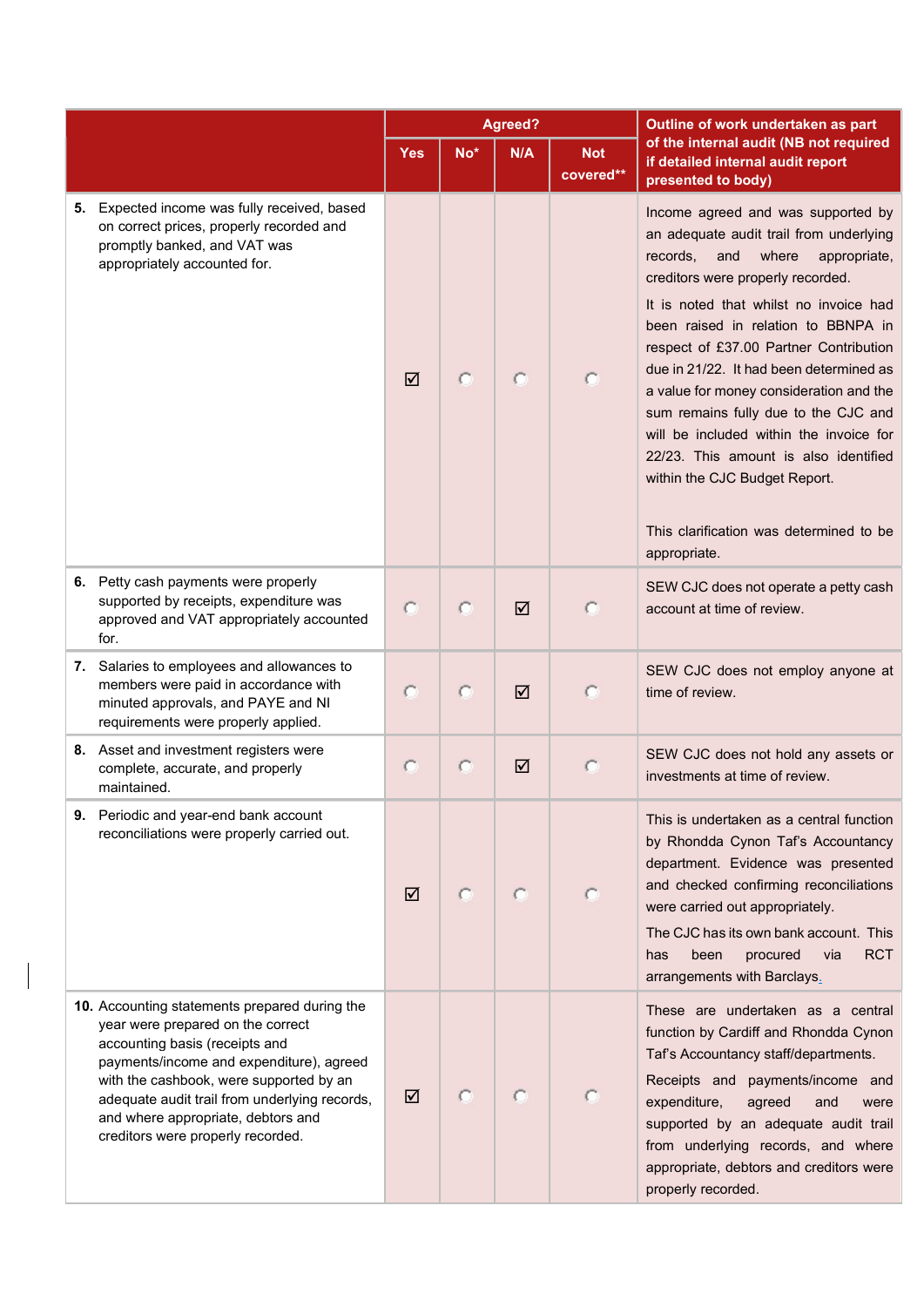For any risk areas identified by the Council/Board/Committee (list any other risk areas below or on separate sheets if needed) adequate controls existed:

|                      |            |       | Agreed? |                         | Outline of work undertaken as part of                                                          |
|----------------------|------------|-------|---------|-------------------------|------------------------------------------------------------------------------------------------|
|                      | <b>Yes</b> | $No*$ | N/A     | <b>Not</b><br>covered** | the internal audit (NB not required if<br>detailed internal audit report presented<br>to body) |
| 11. Insert risk area |            | O.    |         | c                       | Insert text                                                                                    |
| 12. Insert risk area |            |       |         | c                       | Insert text                                                                                    |
| 13. Insert risk area |            |       |         | o                       | Insert text                                                                                    |

\* If the response is 'no', please state the implications and action being taken to address any weakness in control identified (add separate sheets if needed).

\*\* If the response is 'not covered', please state when the most recent internal audit work was done in this area and when it is next planned, or if coverage is not required, internal audit must explain why not.

#### Internal audit confirmation

I/we confirm that as the Committee's internal auditor, I/we have not been involved in a management or administrative role within the body (including preparation of the accounts) or as a member of the body during the financial years 2020-21 and 2021-22. I also confirm that there are no conflicts of interest surrounding my appointment.

Name of Auditor: Timothy Griffiths

| Name of person who carried out the internal audit:<br>C. Mark Thomas MAAT CPFA - Head of Regional Internal Audit Service |  |  |  |  |
|--------------------------------------------------------------------------------------------------------------------------|--|--|--|--|
| Signature of person who carried out the internal audit:                                                                  |  |  |  |  |
| Date: 15 <sup>th</sup> June 2022                                                                                         |  |  |  |  |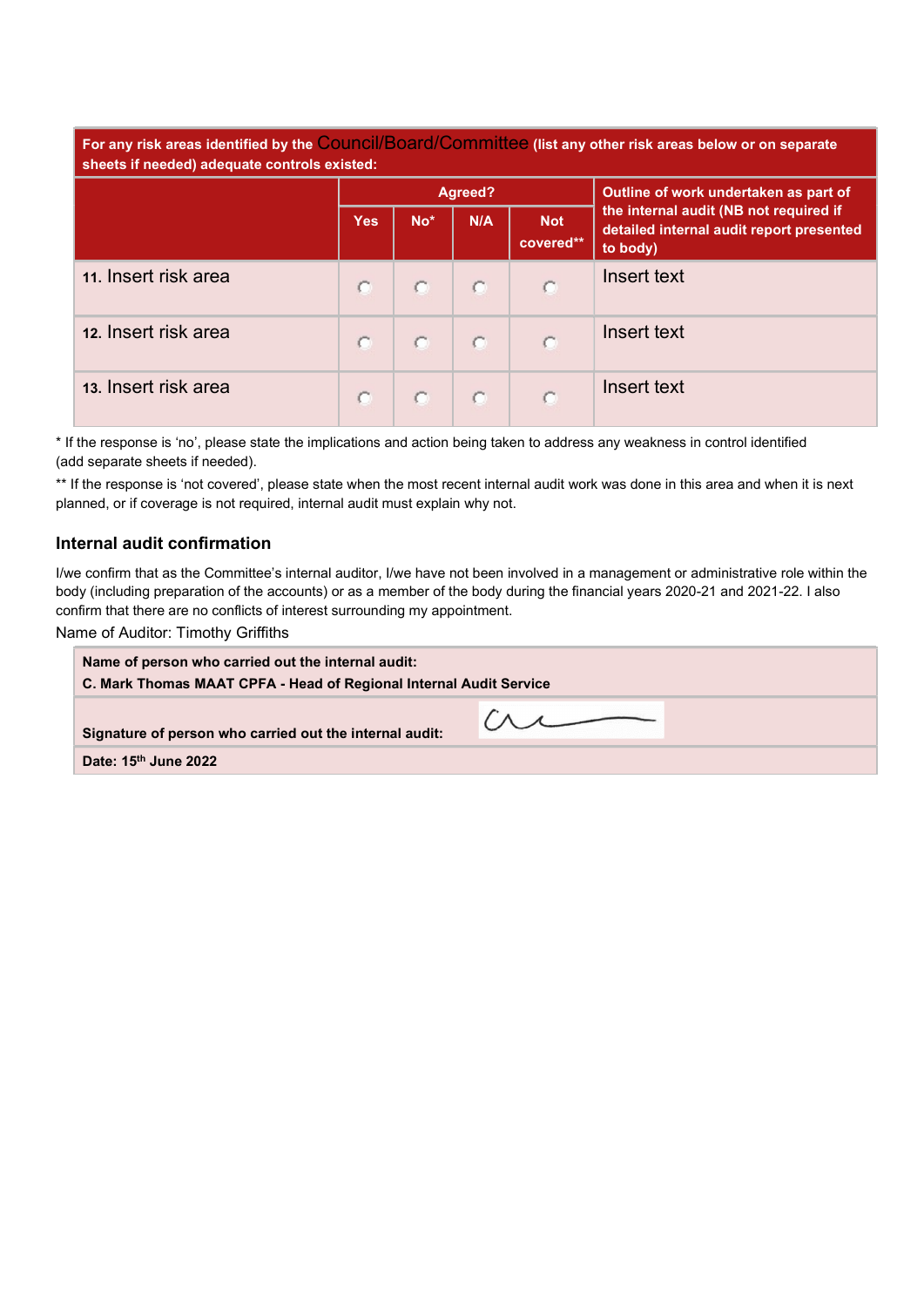# **Future Generations Assessment Evaluation (includes Equalities and Sustainability Impact Assessments)**

| Name of the Officer completing the evaluation:                                                                                                                                                    | Please give a brief description of the aims of the proposal                                                                                                                |
|---------------------------------------------------------------------------------------------------------------------------------------------------------------------------------------------------|----------------------------------------------------------------------------------------------------------------------------------------------------------------------------|
| Hrjinder Singh on behalf of Christopher Lee                                                                                                                                                       | To present the South East Wales Corporate Joint Committee final budget out-turn<br>position for the financial year 2021/22 accompanying draft, unaudited Annual Return for |
| Phone no:<br>0300 004 0414                                                                                                                                                                        | the year ended 31 <sup>st</sup> March 2022.                                                                                                                                |
| E-mail:<br>h.singh@cardiff.gov.uk                                                                                                                                                                 |                                                                                                                                                                            |
| <b>Proposal:</b> To note the final budget out-turn position and approve the draft,<br>unaudited Annual Return (2021/22), so this may be put on public display and<br>external audit can commence. | Date Future Generations Evaluation form completed: 21 June 2022                                                                                                            |

**1. Does your proposal deliver any of the well-being goals below?** Please explain the impact (positive and negative) you expect, together with suggestions of how to mitigate negative impacts or better contribute to the goal.

| . <del>.</del><br><b>Well Being Goal</b> | Does the proposal contribute to this goal?                                                                                                                         | What actions have been/will be taken to                                                                                                                                                                                           |
|------------------------------------------|--------------------------------------------------------------------------------------------------------------------------------------------------------------------|-----------------------------------------------------------------------------------------------------------------------------------------------------------------------------------------------------------------------------------|
|                                          | Describe the positive and negative impacts.                                                                                                                        | mitigate any negative impacts or better                                                                                                                                                                                           |
|                                          |                                                                                                                                                                    | contribute to positive impacts?                                                                                                                                                                                                   |
| A prosperous Wales                       | As previously reported the SEW CJC has adopted a Bare<br>Minimum approach to its arrangements until such time as<br>the outstanding technical issues are resolved. | Will be addressed as part of the work undertaken on the<br>Commencement Duties (come into effect on the 30 <sup>th</sup><br>June 2022) and in-line with the prescribed timescales for<br>full implementation (from 2023 onwards). |
| Efficient use of resources, skilled,     | The CJC Regulations set out requirements in respect of                                                                                                             |                                                                                                                                                                                                                                   |
| educated people, generates wealth,       | <b>Commencement Duties for Strategic Development</b>                                                                                                               |                                                                                                                                                                                                                                   |
| provides jobs                            | Planning (SDP), Regional Transport Plan RTP) and wider                                                                                                             |                                                                                                                                                                                                                                   |
|                                          | Economic well-being functions. Once the CJC is fully                                                                                                               |                                                                                                                                                                                                                                   |
|                                          | functioning the core functions of the SEW CJC and as                                                                                                               |                                                                                                                                                                                                                                   |
|                                          | such will significantly impact the prosperity of the region.                                                                                                       |                                                                                                                                                                                                                                   |
| <b>A resilient Wales</b>                 | Activity around the strategic development planning,                                                                                                                | As above                                                                                                                                                                                                                          |
| Maintain and enhance biodiversity and    | regional transport planning and economic well-being will                                                                                                           |                                                                                                                                                                                                                                   |
| ecosystems that support resilience and   | all contribute to enhancing and strengthening the                                                                                                                  |                                                                                                                                                                                                                                   |
| can adapt to change (e.g. climate        | resilience of the region. The SEW CJC provides new                                                                                                                 |                                                                                                                                                                                                                                   |
| change)                                  | powers for the region to directly impact upon and                                                                                                                  |                                                                                                                                                                                                                                   |
|                                          | implement activity in these areas.                                                                                                                                 |                                                                                                                                                                                                                                   |
| <b>A healthier Wales</b>                 | The SEW CJC will contribute towards meeting the well-                                                                                                              | As above                                                                                                                                                                                                                          |
|                                          | being objectives set by each of the ten constituent local                                                                                                          |                                                                                                                                                                                                                                   |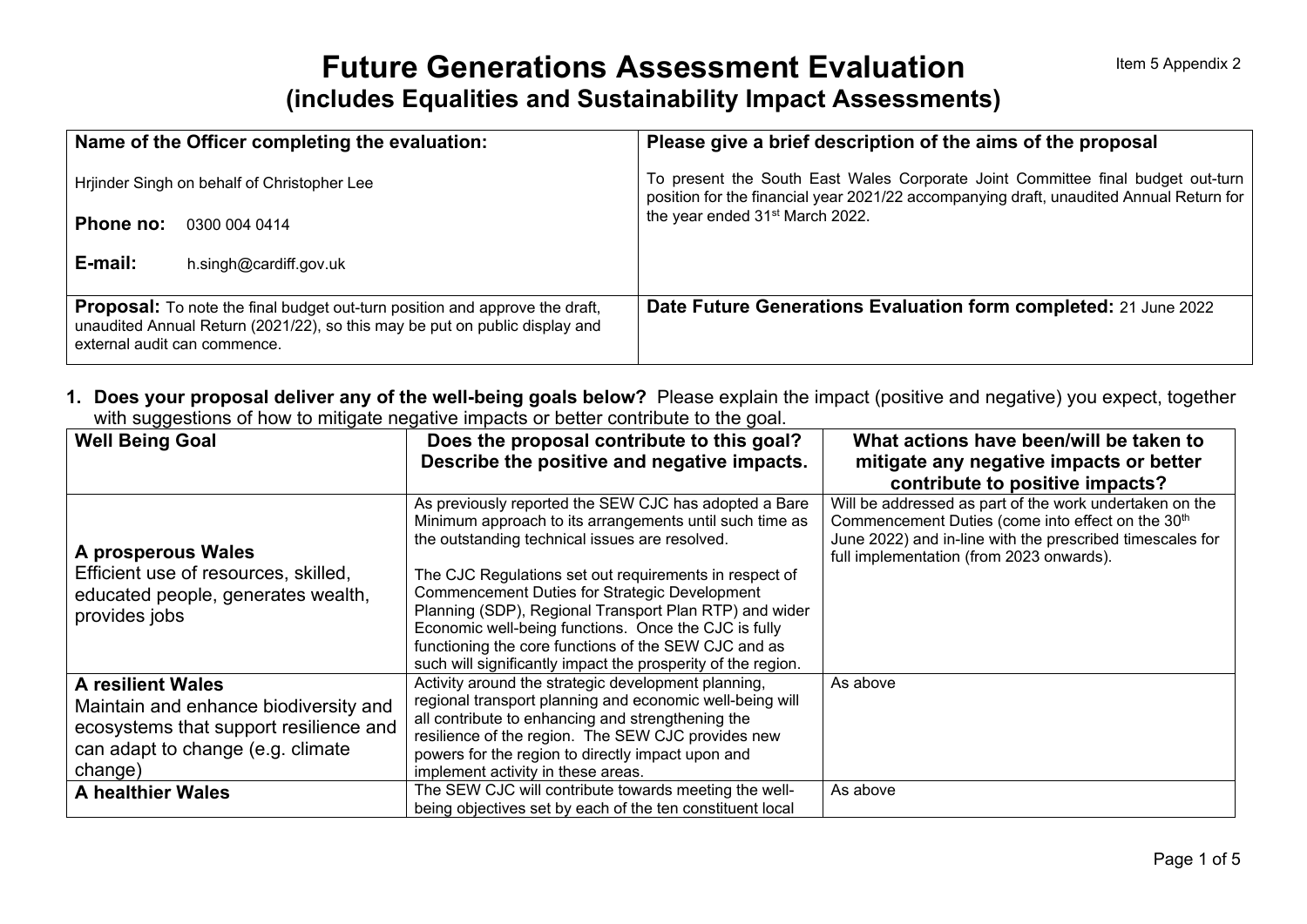|                                                                                                                                                                                              |                                                                                                                                                                                                                                                                                                                                                                                                                                                                                                                                                               | Item 5 Appendix 2                                                                                                     |
|----------------------------------------------------------------------------------------------------------------------------------------------------------------------------------------------|---------------------------------------------------------------------------------------------------------------------------------------------------------------------------------------------------------------------------------------------------------------------------------------------------------------------------------------------------------------------------------------------------------------------------------------------------------------------------------------------------------------------------------------------------------------|-----------------------------------------------------------------------------------------------------------------------|
| <b>Well Being Goal</b>                                                                                                                                                                       | Does the proposal contribute to this goal?<br>Describe the positive and negative impacts.                                                                                                                                                                                                                                                                                                                                                                                                                                                                     | What actions have been/will be taken to<br>mitigate any negative impacts or better<br>contribute to positive impacts? |
| People's physical and mental<br>wellbeing is maximized and health<br>impacts are understood                                                                                                  | authorities in order to achieve the national wellbeing goals<br>for the region.                                                                                                                                                                                                                                                                                                                                                                                                                                                                               |                                                                                                                       |
| A Wales of cohesive communities<br>Communities are attractive, viable,<br>safe and well connected                                                                                            | The conferment of powers to the SEW CJC to develop<br>and implement a Regional Transport Plan will significantly<br>improve and enhance community travel and<br>connectedness for the Cardiff Capital Region.                                                                                                                                                                                                                                                                                                                                                 | As above                                                                                                              |
| A globally responsible Wales<br>Taking account of impact on global<br>well-being when considering local<br>social, economic and environmental<br>wellbeing                                   | Not directly applicable although the conferred powers of<br>the SEW CJC will impact the region and in tandem with<br>the other three CJCs, will have a positive impact across<br>the Welsh nation and will therefore present Wales as a<br>destination for local, social, economic and environmental<br>well-being.                                                                                                                                                                                                                                           | As above                                                                                                              |
| A Wales of vibrant culture and<br>thriving Welsh language<br>Culture, heritage and Welsh language<br>are promoted and protected. People<br>are encouraged to do sport, art and<br>recreation | Not directly applicable but see above.                                                                                                                                                                                                                                                                                                                                                                                                                                                                                                                        | As above                                                                                                              |
| A more equal Wales<br>People can fulfil their potential no<br>matter what their background or<br>circumstances                                                                               | The key functions of the SEW CJC around regional<br>transport planning and economic well-being will impact on<br>our communities by creating better connectivity and better<br>quality of life for them. The strategic development<br>planning aspect will help bring business and community<br>together as the well-being of the region is scaled up.<br>Partnering with the Brecon Beacons National Park<br>Authority (BBNPA) on the rail and Strategic Development<br>Plan will allow the region to achieve additional support in<br>reaching these goals. | As above                                                                                                              |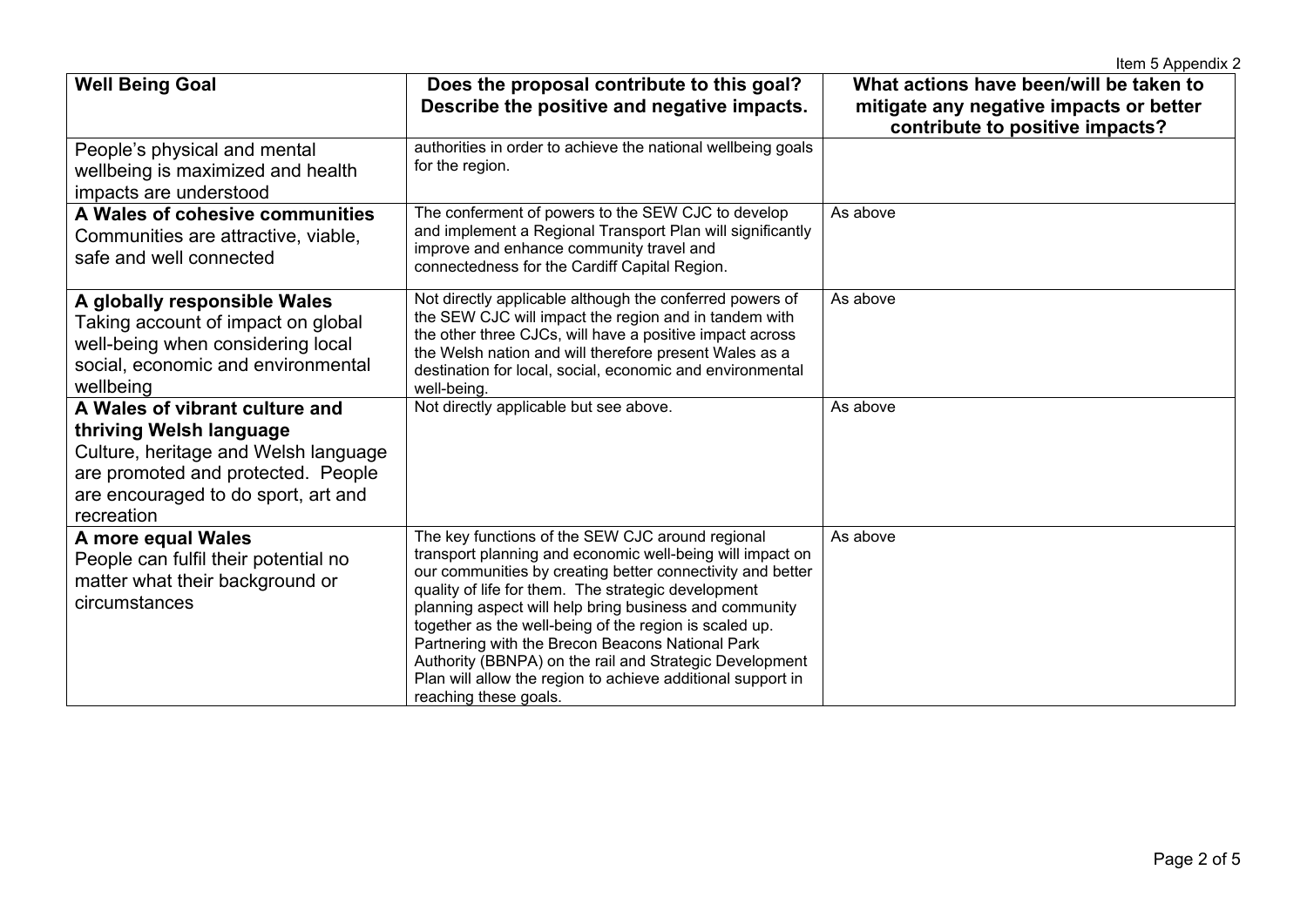| <b>Sustainable Development</b> |                                                                                 | . TION TIMO YOMI MIOMOOMI OMINOMMOM MIM MITOHINEOM NIIO OMONAMIMMIO YOTOHIMIIOO MIHIOMOOMO IN NO MOTOMMININ I<br>Does your proposal demonstrate you have met                                                                                                                                                                                                               | Are there any additional actions to be taken to |  |
|--------------------------------|---------------------------------------------------------------------------------|----------------------------------------------------------------------------------------------------------------------------------------------------------------------------------------------------------------------------------------------------------------------------------------------------------------------------------------------------------------------------|-------------------------------------------------|--|
|                                | <b>Principle</b>                                                                | this principle? If yes, describe how. If not explain                                                                                                                                                                                                                                                                                                                       | mitigate any negative impacts or better         |  |
|                                |                                                                                 | why.                                                                                                                                                                                                                                                                                                                                                                       | contribute to positive impacts?                 |  |
| <b>Long Term</b>               | Balancing short term<br>need with long term<br>and planning for the<br>future   | The interim 'Bare Minimum' twin track model moving towards the<br>'Lift & Shift' model means that activity around and implementation<br>of the core functions of the SEW CJC will be staggered. Once<br>Commencement Duties begin on the 30 June 2022 future reports<br>will provide evidence of the necessary balance between short-<br>term need and long-term planning. |                                                 |  |
| <b>Collaboration</b>           | Working together<br>with other partners to<br>deliver objectives                | A cornerstone of the region's process is the strength of<br>partnership working. The BBNPA will be aligning with the Cardiff<br>Capital Region around the Strategic Development Plan.                                                                                                                                                                                      |                                                 |  |
| Involvement                    | Involving those with<br>an interest and<br>seeking their views                  | Communications and engagement remain a feature of our work<br>and the region will continue with its regular communication<br>updates disseminating the information to the wider public sector,<br>private sector and local communities to ensure transparency of<br>process.                                                                                               |                                                 |  |
|                                | Putting resources<br>into preventing<br>problems occurring<br>or getting worse  | The Bare Minimum' twin track model moving towards the 'Lift &<br>Shift' model will allow the region to maintain equilibrium until the<br>region can move into one integrated model of regional public<br>investment and economic governance under the SEW CJC.                                                                                                             |                                                 |  |
| <b>Integration</b>             | Considering impact<br>on all wellbeing<br>goals together and<br>on other bodies | Regional partnership working and close liaison with UK and<br>Welsh Governments and the private sector, within and outside<br>Wales, will help ensure we meet this goal.                                                                                                                                                                                                   |                                                 |  |

### **2. How has your proposal embedded and prioritized the sustainable governance principles in its development?**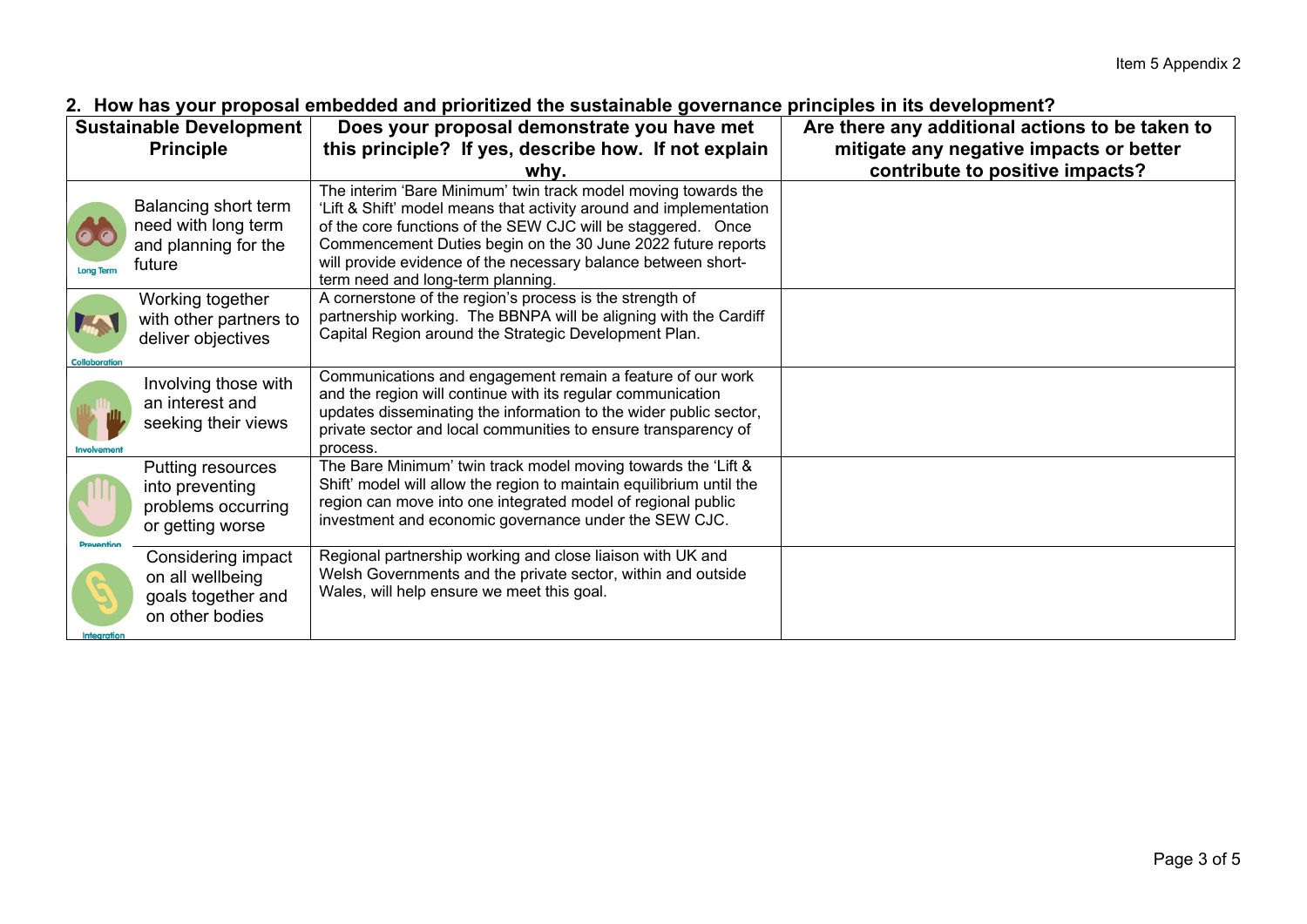**3. Are your proposals going to affect any people or groups of people with protected characteristics?** Please explain the impact, the evidence you have used and any action you are taking below.

| <b>Protected</b><br><b>Characteristics</b> | $\sim$ , a critical position of the contracted service $\sim$ . The contraction of $\sim$<br>Describe any positive impacts your<br>proposal has on the protected<br>characteristic                                                                                                      | Describe any negative impacts<br>your proposal has on the<br>protected characteristic | What has been/will be done to<br>mitigate any negative impacts or<br>better contribute to positive<br>impacts? |
|--------------------------------------------|-----------------------------------------------------------------------------------------------------------------------------------------------------------------------------------------------------------------------------------------------------------------------------------------|---------------------------------------------------------------------------------------|----------------------------------------------------------------------------------------------------------------|
| Age                                        | The report is seeking approval of the budget out-<br>turn position and the Annual Return for 2021/22.<br>The protected characteristic assessments<br>related to specific activity in the SEW CJC will<br>need to be drawn out in the relevant<br>documentation at the appropriate time. | None arising at this time.                                                            |                                                                                                                |
| <b>Disability</b>                          | As above                                                                                                                                                                                                                                                                                | As above                                                                              |                                                                                                                |
| Gender                                     | As above                                                                                                                                                                                                                                                                                | As above                                                                              |                                                                                                                |
| reassignment                               |                                                                                                                                                                                                                                                                                         |                                                                                       |                                                                                                                |
| Marriage or civil<br>partnership           | As above                                                                                                                                                                                                                                                                                | As above                                                                              |                                                                                                                |
| Pregnancy or<br>maternity                  | As above                                                                                                                                                                                                                                                                                | As above                                                                              |                                                                                                                |
| Race                                       | As above                                                                                                                                                                                                                                                                                | As above                                                                              |                                                                                                                |
| Religion or Belief                         | As above                                                                                                                                                                                                                                                                                | As above                                                                              |                                                                                                                |
| Sex                                        | As above                                                                                                                                                                                                                                                                                | As above                                                                              |                                                                                                                |
| <b>Sexual Orientation</b>                  | As above                                                                                                                                                                                                                                                                                | As above                                                                              |                                                                                                                |
| Welsh Language                             | As above                                                                                                                                                                                                                                                                                | Not at this time but the situation will be kept<br>under review.                      |                                                                                                                |

# **4. Safeguarding & Corporate Parenting. Are your proposals going to affect either of these responsibilities?**

| Describe any positive impacts your<br>proposal has on safeguarding and | Describe any negative impacts<br>your proposal has on safeguarding   to mitigate any negative impacts | What will you do/ have you done              |
|------------------------------------------------------------------------|-------------------------------------------------------------------------------------------------------|----------------------------------------------|
| corporate parenting                                                    | and corporate parenting                                                                               | or better contribute to positive<br>impacts? |